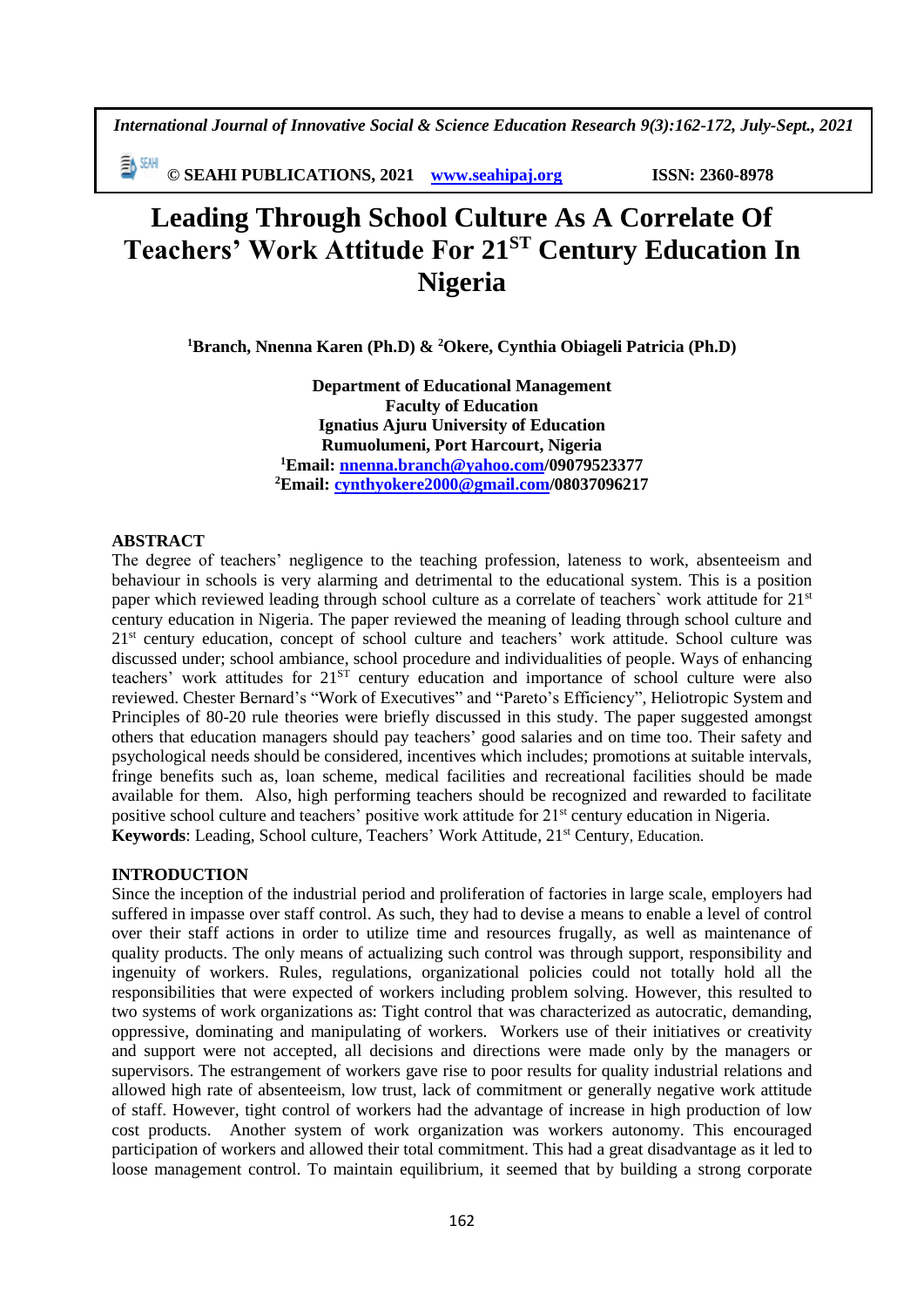culture as rules, regulations and policies were being incorporated into the culture of the organization, managers could apply both tight control over performance and increased level of commitment and participation of workers.

Moreover, to bring about resolving both administrative and educational issues in this  $21<sup>st</sup>$  century education, school culture becomes an invisible force that can foster solutions to these issues. Culture is a multifaceted whole which alludes knowledge, belief, arts, morals, law, and customs including other habits acquired by an individual as a member of a society. Teachers' actions are always in accordance to the culture of the school they find themselves. School culture increases the performance of teachers in schools, as teachers are made to gain ideas from each other; this gives a level ground of interaction among teachers working within the school. Culture significantly enthralls school managers. It is at the fulcrum of organizational performance and effectiveness. Since it directs how things are done in the school as it controls behaviour and act as a guide for teachers to trail laid down rules of the school. School culture has a prevailing influence on teachers, students and also school leaders' relationships and how they go about their duties within the school (Bush & Bell, 2005). School culture can be expressed in the language, rituals and customs implemented by each school as a way of show casing group work and social identity.

Teachers' attitude has to do with the way teachers respond to things or someone in the school, the response originates from their thinking or the way they perceive something or someone. For example, in the subject area, colleagues, school authorities and their school environments this includes the school culture. This determines the degree of their performance. Teachers' attitudes can also be traced to two dimensions namely, roles and expectations. The roles are formalized in the culture of the school which defines the way things are done, staff relation to others and the task framework within the school. The expectations dimension has to do with what teachers intend to gain from their work or services as a form of motivation. 21<sup>st</sup> century education encourage school culture which induces satisfaction and commitment to workers to be very productive in their jobs due to the current and high competitiveness of education, demands that school leaders use this channel to improve teachers work attitude, at the same time, develop schools. As school culture directs attitude of staff members and promotes proper ethical conducts as well as instills discipline. Therefore, this study is on leading through school culture as a correlate of teachers' work attitude for 21<sup>st</sup> century education in Nigeria.

## **CONCEPTUAL CLARIFICATION**

## **Leading Through School Culture and 21st Century Education**

Leadership is the engine that propel people's actions and trigger goal attainment (Branch, 2019), it demands influencing others to act in a particular way. Leading through school culture has to do with the role school leaders' play to ensure that school values, norms, ethics, principles, policies, rules and regulations are preserved and transmitted to every member of the school.  $21<sup>st</sup>$  century education represents education in a new evolving world where there is advancement in education due to technological development, knowledge explosion, curriculum development, new techniques in teaching and learning including high skilled workforce. 21<sup>st</sup> century education fosters school culture that is indisputable, modern, multicultural, respectful community, promotes personal growth and development, as well as optimal academic performance.

## **Concept of School Culture**

School culture refers to the way things are done in the school which forms the school identity. It includes the values, traditions, beliefs, norms and policies existing within the school which are shared and maintained by the school leaders. Supported and upheld by others within the school in order to actualize school goals. It is the organization's system of doing things (Deal  $&$  Kennedy 2000), which is a product of history, market, technology, strategy, type of teachers and management style. School culture is a common system of meaning which is the origin of mutual interaction and understanding. This explains "common" as revealing the appropriate and inappropriate behaviours expected of staff members in the school. It includes how staff members see themselves, personally and as a group. Also how they feel they are seen by other people both inside and outside the school. Every school has its outstanding culture fashioned by the particular school history. Students, teachers, other staff members and administrators all play a role in their school culture, even the host community. Principles and policies which govern how the school functions and is founded are sources of direction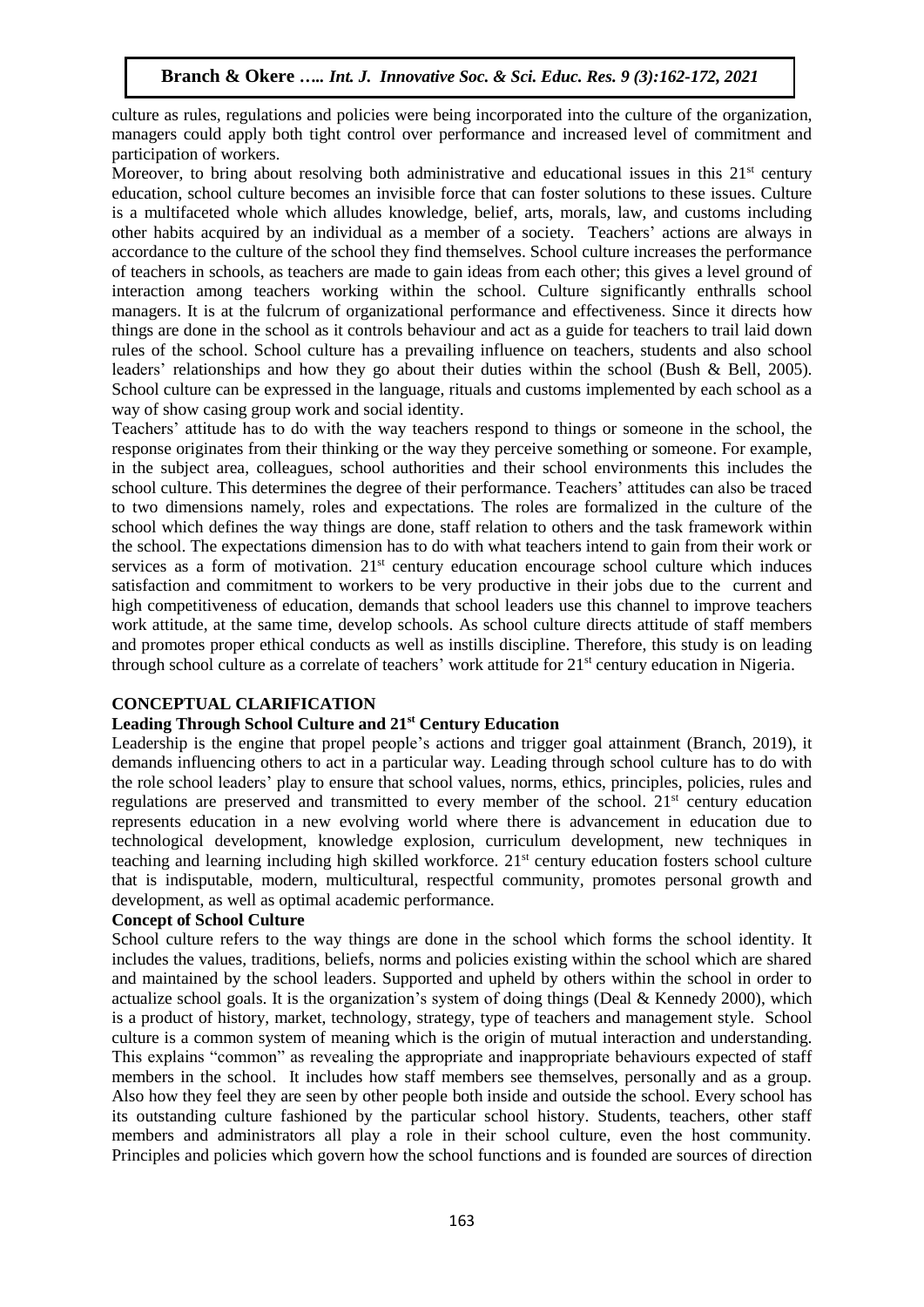to school leaders, teachers and students. The consequences of staff actions reflect the school cultural variables.

School culture can be positive or negative. Positive school cultures include; professional satisfaction, morale and effectiveness, students learning accomplishment and welfare. A positive school culture has norms and values which promotes excellence, team work, profitability, honesty, efficient and effective services to students and all stake holders and pride in one`s career. Negative school cultures are those that are not suitable to the demands and happenings in the school which disturbs its performance. Peterson and Deal (2002) made a distinction between positive and negative school cultures as; Positive school culture encourages informal channel of communication for example, rumor mill. It has a set of values that allow professional development and training of teachers. It enables school leaders and teachers have faith in themselves that they have got all it takes to be successful, and in pursuing their vision. The school leader spends time on instruction and motivation of teachers. Positive school culture makes room for School leaders, teachers, students and community members development. While negative school culture is characterized as having conflict, unfriendly school climate as regards to staff relations, authoritative and negative attitudes in school activities, and distrust among members of staff.

## **Teachers' Work Attitude**

Attitude means a person's predisposition which shows either positive or negative response to someone or something around them. Attitude is a psychological attribute of an individual. Attitudes are contingent on things said or done by individuals. Every teacher has multiple of attitudes on a lot of subjects, these attitudes affect the school morale. The cultural environment of every organization regulates the staff work attitudes in the organization. Shaping decisions, abilities to ascertain priorities, influencing behavior and affecting outcomes are the role of organizational culture (Miner, 2007).Teacher`s attitude refers to the way teachers behave and the behavior stems from the way they think, feel or see something or someone in the school. Teachers 'attitude concerns their subject area, colleagues, school authorities and their environments as a sign of their performance readiness in their job. One of the responsibilities of school managers is to identify attitudes and understand both the antecedents and potential implications. The attitude of teachers towards their job is a very crucial determinant of the school performance. Teachers' work attitudes include; an honest, attentive, loving and kind teacher, the readiness to become a part and sharing the responsibility involved in the classroom, an earnest sensitivity to students differences, motivation to offer meaningful learning experiences, and enthusiasm for inspiring the students' creativity. Negative attitudes such as job dissatisfaction can bring about costly labour turn-over and may lead to low productivity. School culture is concerned with the attitude and behavior of people. Effective school culture provides satisfaction and commitment to teachers to be very productive in their jobs. School culture directs attitude of teachers and instills order (Schein, 2004).Teachers' attitudes is very relevant since it affect students in various ways and assist in shaping students learning experiences. Teachers' attitude influences every other actions, the right attitudes produces good results.

Some teachers' attitude is contrarily to the culture of the school. These teachers are being influenced by the uncultured behaviours established prior to their recruitment into the school, which help to constitute wrong culture. That is why emphasis is on proper staff orientation so as to make clear rules and regulations subsumed in the school culture. As a way of induction of teachers into the culture of the school. Negative attitude threatens the peace of the school in general. Some of the negative behaviours of teachers are as follows: Teachers` engaging in strike actions at work of any kind, work slow- down, sabotage, picketing and failure to abide by rules and regulations of the school. Other misbehaviours include, insubordinations, inefficiency by failing to do quality work expected of them, tardiness and absenteeism, using or selling of drugs and alcohol in school. Teachers are not expected to take alcohol when coming to school and other acts of insubordination, truancy, lateness and indecent dressing. Fighting (aggression) on the school premises, unauthorized possession of weapons, stealing of school properties, gambling in the school, willful damage to school property and violation of safety and health regulations (Peretomode, 2005).

## **School Ambiance and School Culture**

School ambiance refers to how school leaders, teachers and other staff and students perceive the relationship that exist among members of the school as per the degree of friendship and co-operation between staff members, school leaders and teachers. Also, relationship between teachers and students.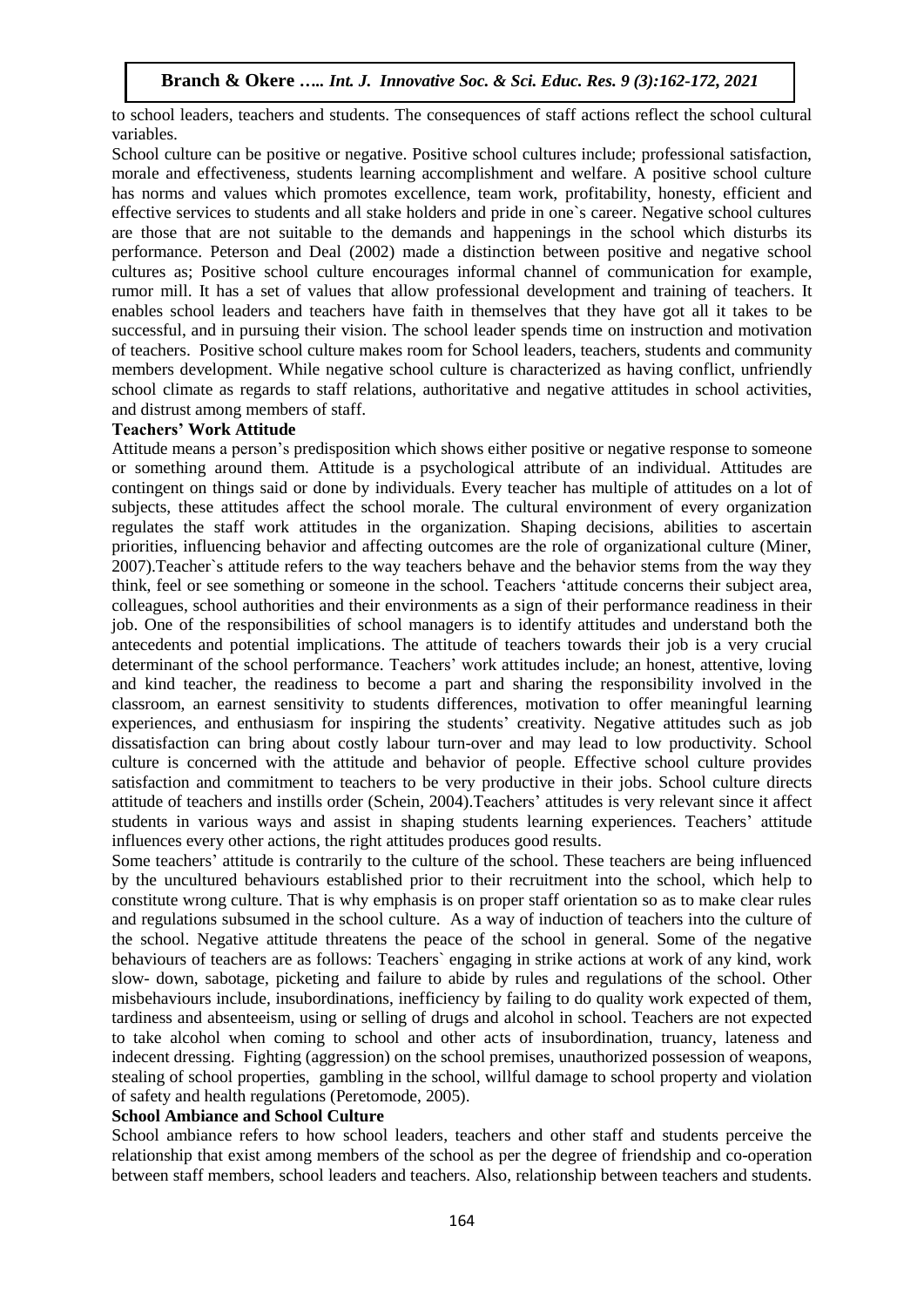It includes the way rules are applied and obeyed in the school, and reflects subjective experiences in a school (Cohen, 2006). It includes formulation of policies, processes, code of ethics, events and facilities both formal and informal that concerns the school, staff, students and parents. School ambiances are factors in the school environment that staff members observe and these factors are assumed to be the major reason which influences their behavior and attitudes. School ambiance is the atmosphere, climate, tone, personality or individuality of the school that can be perceived by the staff working in the school (Denga, 2015). Makewa et al. (2011) grouped school ambiance under the following: Ecology- As the physical features in the school. Climate- Refers to the character or the behavior of people, skills, leadership and the overall characteristics of the people in the school. Social climate- Include student/teacher relationship, students relationship, leadership/staff relationship and school/community relationship and school culture- This is the supporting structure on which the school climate rests.

School culture creates a school environment which staff members use as a tool to actualize school goal and no school ambiance is the same, some may be positive or negative. It is alarming to note that some secondary school`s ambiance are usually tensed. Most teachers and school leaders do not appreciate each other. The relationship and interactions are characterized by aggression, lack of trust and disrespect for one another and use of force by the school leader. The use of force triggers strained and negative relationship which results to ineffectiveness of teachers and inefficiency in the overall school performance. Some school leaders use their positions or authority to utter unkind words to teachers when they are reprimanding them. Lawler (2003) observed that the prosperity and survival of any organization can be traced to how they treat their human resource. This affects the morale of teachers and most times leads to teachers` negative work attitudes. This does not encourage actualization of school goals, as work suffer most times. Although, the use of force is applied sometimes by the school leaders in order to get work done. Some schools disallow interaction and conversation among teachers as it is assumed to encourage sluggishness. Rules are therefore being made which impede inter-personal interaction of teachers during school periods. There is no study to back the notion that interaction on the job disturbs productivity (Denga, 2015). Teachers can meet to have chit chats during break or snack periods, exchange pleasantries, interact with each other in order to familiarize with other teachers. Thus, cultivating fraternity spirit, ease tension and build healthy school climate. A study onTheory of organizational culture (2017) revealed that organizational culture can help in the reduction of anxiety for members of staff and others.

Some behaviours encourage warm feeling towards one another in the school. Such as, tone of voice, touch, facial expression and warmth can be expressed verbally when staff members say "how are you", "You have my shoulder to lean on in case you have any problem", "you look good". The feeling of warmth makes room for development of mutual respect. Empathy towards teachers also encourages healthy work climate. Teachers go through challenges or difficulties, the ability for other teachers to share in the challenge by helping the teacher pull through can go a long way in making such teacher increase his job performance. Inter-personal relationship are a part and parcel of a teacher`s job. It often plays an important role in satisfying the teacher`s social needs thereby enhancing the teacher`s positive attitude to work. Positive school culture gives birth to enabling school climate which allow teachers to receive support and encouragement to be creative in delivering instructions and reformation efforts. When teachers are not given the encouragement they need to be creative, they will not be very committed to their job, this can be called inducement. This show cases the reciprocal character of the teacher and school cultural exchange relationship.

Teachers make contributions or work efforts of value to the achievement of school goal. One major feature of the success of an organization is the ability to attract and maintain high performing staff contributions from the members of the organization. Inducements are those things that the school as an organization provides to the teacher in return for their contributions. For example, participation in decision-making and other benefits the teacher gains from the school that are of value. Teachers are to work not only to earn a living but to interact with co-workers and make friends. Lack of social support from fellow teachers and effective inter-personal relationship can induce negative work attitude of teachers, especially among teachers who have high social needs. When schools have expanded social support networks, can be a means to reducing negative work attitude of teachers. Schools can only perform effectively if they are able to build effective human relations as a pre-condition for motivation of teachers` performance. School leaders and teachers are to work in unity in order to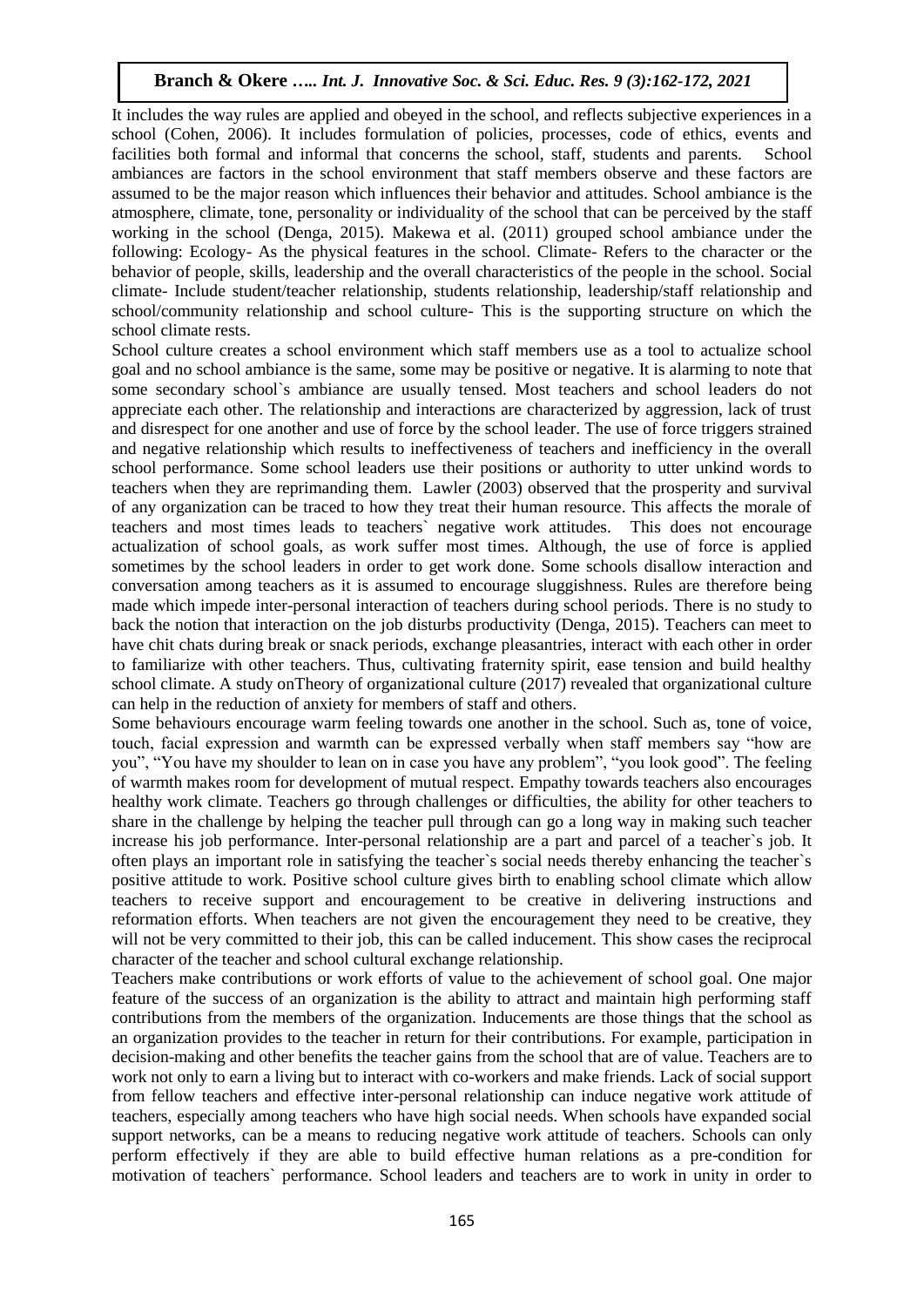create a healthy school culture that will facilitate learning, which will emphasize quality values and practices that will promote and establish social cohesion among staff members. Teachers' attitudes can be enhanced by the school leader through encouragement, harmonizing, compromising and facilitating (Okorie, 2000).

Encouraging: The demographic characteristics of a school system, the social climate formed by the school culture and school values all shape teaching and learning orientations in the school. The school leader has the responsibility of subordinating the social values of teachers to the institutionalized framework of the school culture. Teachers are to be encouraged to be vocal within the gamut of official group dynamics of interactions in the school.

Harmonizing: There is bound to be conflict in the school. Basis of disagreements in the school include; animosity, jealousy, malice, rivalry, discrimination, affinity and favouritism from the school leader. Through dialogue, the school leader can quickly resolve issues by allowing teachers to empty tension positively without much delay. This he does by accepting every point of view as important and providing an avenue to harmonize these points of views to the level of group acceptance (Okorie, 2000).

Compromising: The school leader is a representative of the school as an institution with unique characteristics. The dominance of school culture is to be emphasized for the school to be productive to achieve set objectives with the available resources. The school leader has to compromise when it comes to teacher's unavoidable absenteeism by properly looking into the reasons behind the teacher being absent and some issues that may pop up which are beyond teachers' control and some trivial issues or mistakes that can be over looked. The standard of compromise should be meted to everyone equally to avoid bias to enhance group harmony.

Facilitating: Teachers have various characteristics, ideas and opinions on various situations. Their attitudes on questions, contributions and school processes vary. Therefore, school interactions and group decision-making must be guided by procedural rules. The school leader has to moderate and regulate participation so as to enable fair participation, to see to it that even the voices of the minority group are heard and avoid dominance or kowtowing a particular group pressure.

#### **School Procedure and school culture**

How teachers in the school coordinate and work among themselves to solicit support in doing their tasks reflects the culture of the school. Some procedures take place in the school that shows how they function for example, networking, communication, group behavior, leadership, power politics and conflict management. Some school culture penalizes risk-taking and flops thereby, limiting creativity. However, some school culture compensates unnecessary loyalty and conformity. Some school leaders encourage their teachers to interact with other school teachers and such schools seem to have good network. The social and interactive ability with other schools to get things that the school need makes room for excellent performance. This requires striving to get resources or even to establish relationships beyond the school that will benefit both the school and staff members. Such schools are said to have good political skills. Thus, schools which allow their staff members to connect with other colleagues outside their schools indirectly develop their teachers professionally by broadening their knowledge and enhancing their staff performance. Schools that rarely connect with others only end up with teachers with outdated knowledge, who lack confidence in themselves.

Positive school culture encourages informal ways of communication for example, staff members are called by their first names and grapevine is active in the school. Grapevine is a means of communication that allows most effective teachers to have first- hand information on some important matters by the school management from the school leader. Grapevine serves some purposes in the school such as: reducing anxiety, integrating limited or fragmented information, serves as a channel for organizing group members, even outsiders, into coalition and building the confidence of teachers by making them insiders. Good communication increases enthusiasm, interest and motivation of staff (Olaleye, 2006 in Ijaduola, 2006).Teachers feel at home with school leaders and each other, and this increases teachers` positive work attitude. Often times, grapevine prompts up in response to situations that are relevant to teachers, where there is ambiguity and other conditions that causes anxiety. School leaders should consider using grapevine to the school advantage since it is an integral part of any group communication system.

Teachers need a degree of freedom, responsibility and independence in their jobs. Positive school cultures allow teachers to use their initiatives in carrying out their responsibilities. Teachers`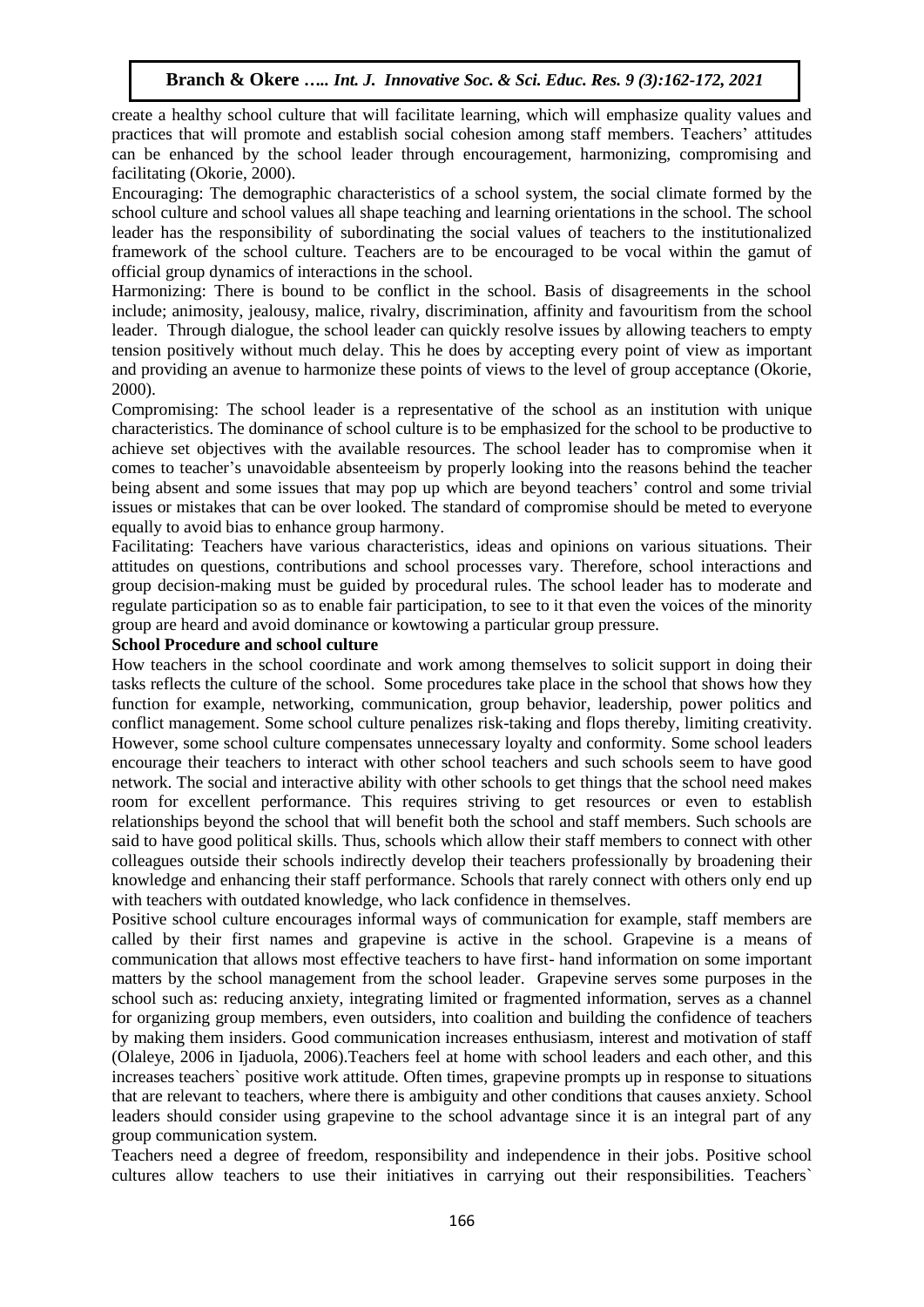initiatives are required in employment, security, selective employees hiring, variable compensation, training and information sharing and this mostly leads to improved performance level. Teachers` participation in school allows them to be involved mentally and in contributing to the goals and sharing responsibilities in the school (Rao, 201). To be effective, teachers' involvement and participation mechanism is very `necessary in the school. When teachers are involved in decision making, it increases their motivation and they see to it that the decision is implemented. The early study of Coch and French in Denga (2015) on employee participation in decision making showed that production was impressively high and also led to employees` turn over, and reduced grievances and absenteeism. Schools with strong culture make the teachers feel like they are part of the school process. Participation and involvement are called employees` voice (Armstrong, 2012). It gives teachers influence over school and work place decisions. Employee involvement demands consultation or soliciting of ideas that may or may not be used instead of bargaining (Brewster, et al., 2007), as participation allows teachers impact on how the school is being run no matter how little the input is. When teachers participate in schools, it has positive effect in valuing teachers contributions, improves teachers` performance, and taps into teachers ideas, as such, improves the school management system.

This study is in line with Vilfredo Pareto's 80-20 rule, best regarded as "Pareto efficiency" first used in macroeconomics to explain the distribution of wealth in Italy in 1906 (Srdan,et al., 2016). Pareto is of the view that the 80% of outcomes/outputs of an organization is as a result of the contributions (inputs) of 20 % (teachers) for any given event. These contributions (inputs) which can be negative or positive can make or mar school goal achievement. The relevance of this rule is for school managers to recognize these 20% inputs which are basically the most productive factors critical to educational success and make them the focal points. Teachers being the best assets in the school are to be well provided with basic needs and training and used efficiently for optimal performance. Education managers can equally utilize this rule to help them narrow down, focus and identify those challenges that cause the most problems in the school. Therefore, school managers are to be catholic in their approach by employing every measure that will assist in enhancing the attitudes of teachers and working together with school leaders to function as an organization that depends on the personalities that need to be conditioned to function by social relations. People decide to work in an organization based on motives, aims, wishes or current impulses as they look at other available alternatives. The need to offer a school culture that gives value to their teachers and providing incentives to satisfying their motives, which will result to the job satisfactions of teachers, will facilitate positive teachers' attitude and goal achievement of the school becomes necessary.

The appalling attitudes of most teachers in schools can be linked with school leadership. Some school leaders` style of leadership tends to be aggressive and authoritarian. Their style of communication is downward flow communication which makes them to make major decisions alone. Such school leaders assume too much superiority over teachers and disregard their opinions in most cases. On the other hand, some school leaders lack control over their teachers because they are weak and lack competence as school heads. There are a lot of contradictions and paradoxes in the meaning of school leadership by various interest and ideological groups. Some of these contradictions can be tackled properly if leadership in schools is distributed throughout the staff and not just being tied to the school leaders alone. All teachers are leaders as it is their function to the students. The school leaders are to have a collegial relationship with their teachers, work collaboratively with them for increased productivity. Every staff member is to be held in high professional standard. Mistakes made by teachers should not be seen as failures by school heads as they supervise them, but as opportunities to learn and grow. The purpose of educational supervision is to ensure quality control on instruction and all areas of educational services. Supervision is guiding, advising and persuading teachers in applying the right procedures and to encourage effective human relation in the school.

The system used in rewarding teachers of good performance plays a role in motivating them. Positive school culture have a system of reward which serves as incentive, it increases teachers morale and zeal. Andrew (2004) observed that commitment of staff depends on rewards and recognition. Environment in which people work affects not only job performance to include job satisfaction. People are happy to put in their best if the organization has good reward system. Rewards could be in the form of recommendations for promotion of teachers or giving award to teachers who have performed very well. School leadership requires individuals who can represent the values of the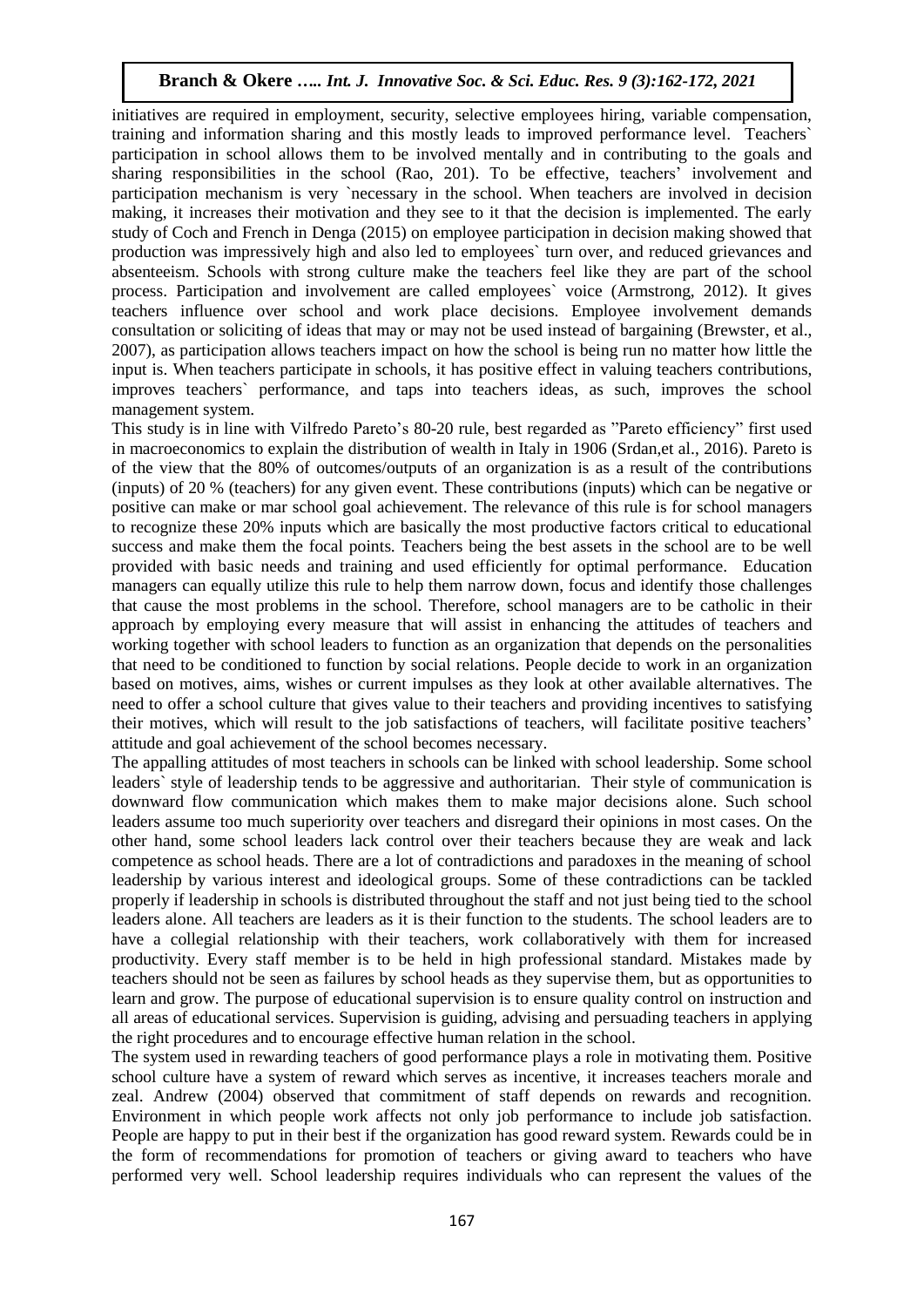school culture. School leaders are to be the ambassadors of the school cultures by defining the mission of the school and they are required to act accordingly. The school leader is to showcase behaviour for the teachers and the students to emulate. This is referred to as symbolic actions, symbolic actions help to placate teachers that are not happy with the school management and ensures that the school continues to receive support of the teachers. It also helps to reduce opposition and conflict within the school. Establishing, shaping and encouraging values are the vital functions of the school leader. School leaders are to maintain standards of acceptable decorum so that everyone that comes into the school or working in the school is aware of what to expect (Kumar, 2016; Okere, 2020). Schools with positive culture look at everything as important and neglect nothing. They have dignity in the ways things are done in the school and endeavor to make more effort towards following the right ways of doing things. School leaders are to manipulate cultures and symbols of which they are involved.

Any school leader who delays in handling conflicts among staff builds up turmoil in the school. Issues are to be resolved immediately so as to instill harmony in the school. School leaders are to set clear goals by defining tasks. When work load is much on teachers or tasks are not clearly stated, the teachers tend to show negative attitude to work. They may ignore or carry their tasks in a haphazard manner. Every school leader's behavior is induced by the school culture, which may produce leadership style that will then reflect the behavioural norms for leaders that would be adopted in the school. Ineffective leadership introduces unfair practices which breads disgruntled teachers and destroys motivational behavior in teachers. This explains the reason why some teachers exhibit bad attitude to work. This seems to defile all corrective measures adopted by the management of some organizations. However, the centralized control of authority by the ministry of education in Nigeria has made the powers of school leaders impotent. Since the hiring and firing, promoting and discipline of teachers rests in the hands of the state education board. Unfortunately, this makes teachers to misbehave, as they are aware that school leaders` powers are limited.

## **Individualities of Teachers and School Culture**

People are different in their characteristics and make ups. Schools have a merger of dissimilar people with different sex, socio-economic backgrounds, religions, cultures, and life styles. 21<sup>st</sup> century school culture consider this when designing jobs, preparing learning and development programmes, dealing with grievances and disciplinary issues as well as assessing and counseling. People differ in their abilities, aptitudes and intelligence according to different individuals. High consideration is therefore required when assigning duties to the teachers and making sure that they receive the desired training for the job. Sex, race including disabilities, intelligence and personalities are put into consideration. When pre-training is not given to a teacher in some tasks or the teacher lacks knowledge or competence in particular tasks, the teacher will be frustrated and may not want to carry out the task in order not to show their level of ignorance or make them look silly. Some teachers have temperament and may not be able to handle some tasks. Imagine sending such teacher to a noisy class of students in the lower secondary, such teacher will behave aggressively towards such students as the teacher may lack the patience to handle them. Some tasks require that sex be considered too. Derogatory statements and decisions which may affect some ethnic groups are to be avoided in schools to facilitate a positive school culture. A group will always be controlled both in process and effectiveness by the demographic, competency and psychological characteristics of members in the school. To the degree of inducing the right competencies, for example, the result of group performance can be improved.

It is common to note that political behaviours exist in organizations. Some teachers use political behaviour as a way of luring other staff members to accept their opinions by refusing to follow the right process of getting tasks done in the school. Especially, if decision process thwarts their opinions. Political behaviours can be tortuous and dangerous. It destroys peace in the school and hinders teacher's performance. While political behavior has advantage, as it can help sometimes in gathering support and overcome obstacles in the school. It can equally constitute danger in schools. This include; back-biting, buck-passing, secret meetings and hidden decisions, feuds between teachers and other units, encourages cold- wars and disloyalty, unpleasant comments and criticisms, counterproductive lobbying, and creation of cabals (Armstrong, 2012).This then demands that school leaders have political skills as it will assist them in maneuvering activities within the school in handling teachers' behaviours. The school leader is to confront the person or people involved openly with the damage they are doing. A positive school culture is such that the school leader is transparent; issues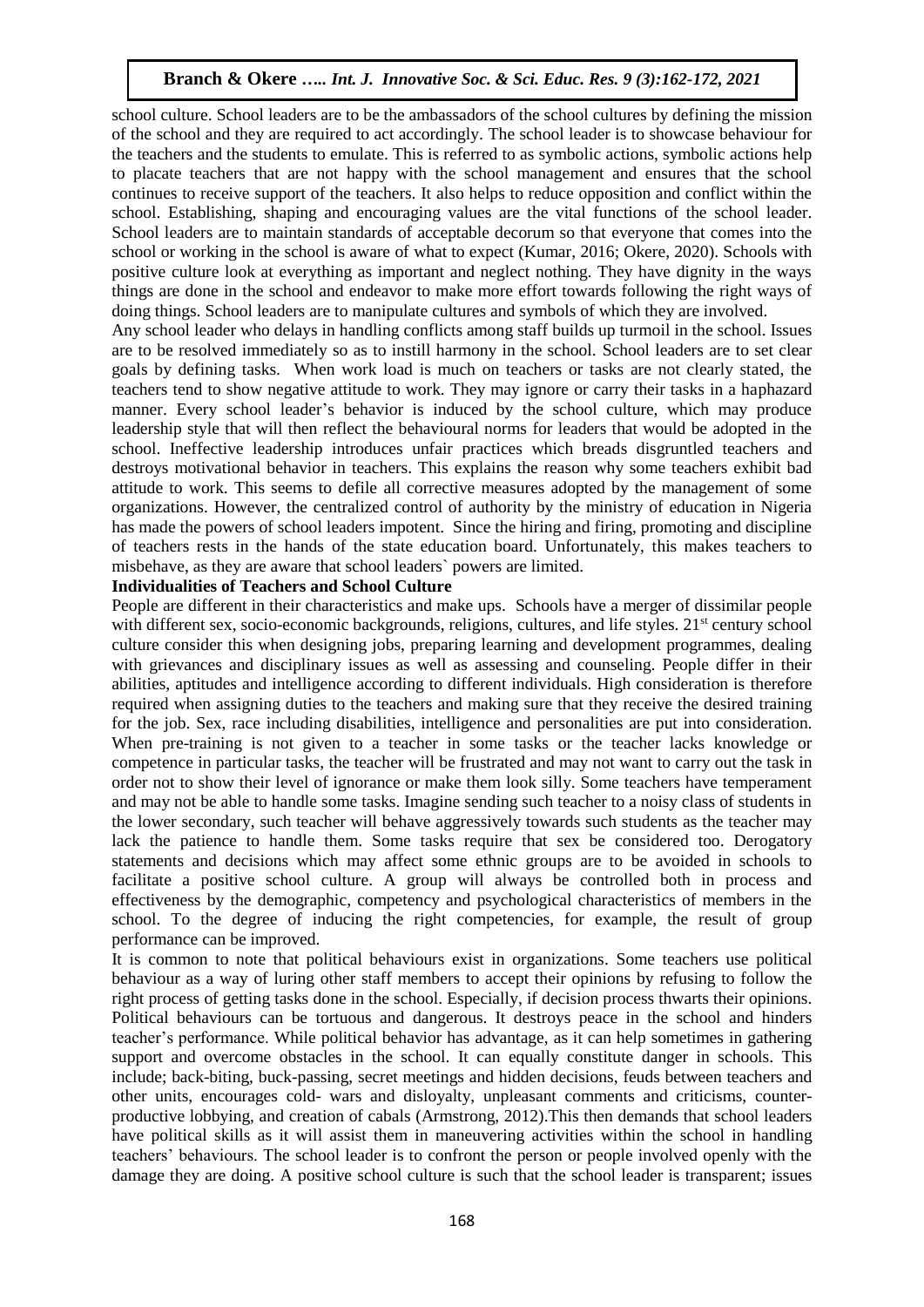are discussed openly and in details. Differences of opinions are properly handled and disagreements are not personalized.

21<sup>st</sup> century school culture are schools whose school leaders are politically sensitive means that the school head has to have the understanding of how things are done in the school, be aware of how major decisions are made and the staff that makes them. They have to determine factors that may affect decisions, identify the influential people in the school, sometimes called "the dominant coalition or groups to kowtow" who dictate what goes on in the school to find out what goes on behind the scene, and know the credible staff and those with bad reputations to search out if there are secret agendas. The school head is to observe the opinion of others and what they want and identify the interest groups by associating with them.

The basic job skills of the school leader for teachers should be on diversity training. As teachers are increasingly made up of mixed gender from different ethnic backgrounds.  $21<sup>st</sup>$  century school cultures are schools whose school leaders can assist teachers learn to accept people who are not from the same background with themselves. Also, crave teachers' indulgence on the importance of diversity in education. The school leader has to deal with another issue such as; teachers understanding of what it means by valuing differences by taking on the responsibilities of showing teachers the economic, competitive and business purpose for managing diversity. This will then mean paying more attention to training to increase the awareness and building skills. Awareness training will deal on crating understanding of the need for, meaning of, managing and valuing diversity. Skill building training will educate teachers on specific cultural differences in the school.

Teachers' willingness to exert efforts on his job will be influenced by some factors such as; the unique characteristics of the whole members which include, interpersonal compatibility, membership heterogeneity, status congruence and size. Also organizational setting, nature of task as well as each teacher's attribute. Intrinsic rewards are rewards within the job itself like satisfaction from successful completion of job, appreciation from the school leader and autonomy. As extrinsic rewards such as pay, bonuses, fringe benefits and promotion, these are tangible rewards. Weiner (2000) agrees that the key job satisfaction variable is the nature of work itself and it alludes, job challenge, autonomy, variety, scope of job and job retention. The school leader will need to know that teachers like to be prominent, recognized and love prestige therefore try to involve them in the school programmes and activities. The likelihood to rebel and non- compliance and disloyalty is part of the characteristics of individuals. The school leader has to develop a friendly relationship and seek close emotional ties with teachers. Although, Bernard (1938) in Srdan, et al., (2016) stated that building a positive attitude in the organization involves a conscious application of authoritative leadership styles together with accomplishing efficiency of preconditions for cooperation which are: Situational leadership; which is leader/teacher in deep desire for affiliation or delegating leadership style, authoritarian situational leadership: leader's need for strength and for success, participatory situational leadership: This is also known as leader/teacher leader working together for the achievement of tasks through a conscious focus on cooperation among teachers.

Further research by Bernard in Srdan, et al. (2016) showed the importance of Pareto's theories on heliotropic systems and principle of 80-20 rule on school culture. Heliotropic system is of the view that environmental factors can be used to predict outcomes. Human system is heliotropic in nature. This means that human system tilt towards positive anticipated vision or ideas of the future just as plant grows towards sunlight likewise is human system (Jaworski, 2011). Creating a positive school culture will equally elicit positive responses from teachers. This will in turn enhance the attitudes of teachers in the school. Furthermore, the ideology of every organization is the reason for the survival of an organization which last all through the duration of the organization. Therefore both school managers and administrators are to drop their differences by promoting corporation among staff members and focus more on building a school culture based on the purpose of the achievement of set educational goals. Bolstering a school culture with effective communication system which is the connection between the leaders and the teachers, can assist in building the school as a team and networks as a concept that unites every school activity. It stabilizes workers attitude, ethical principles, environment and project management.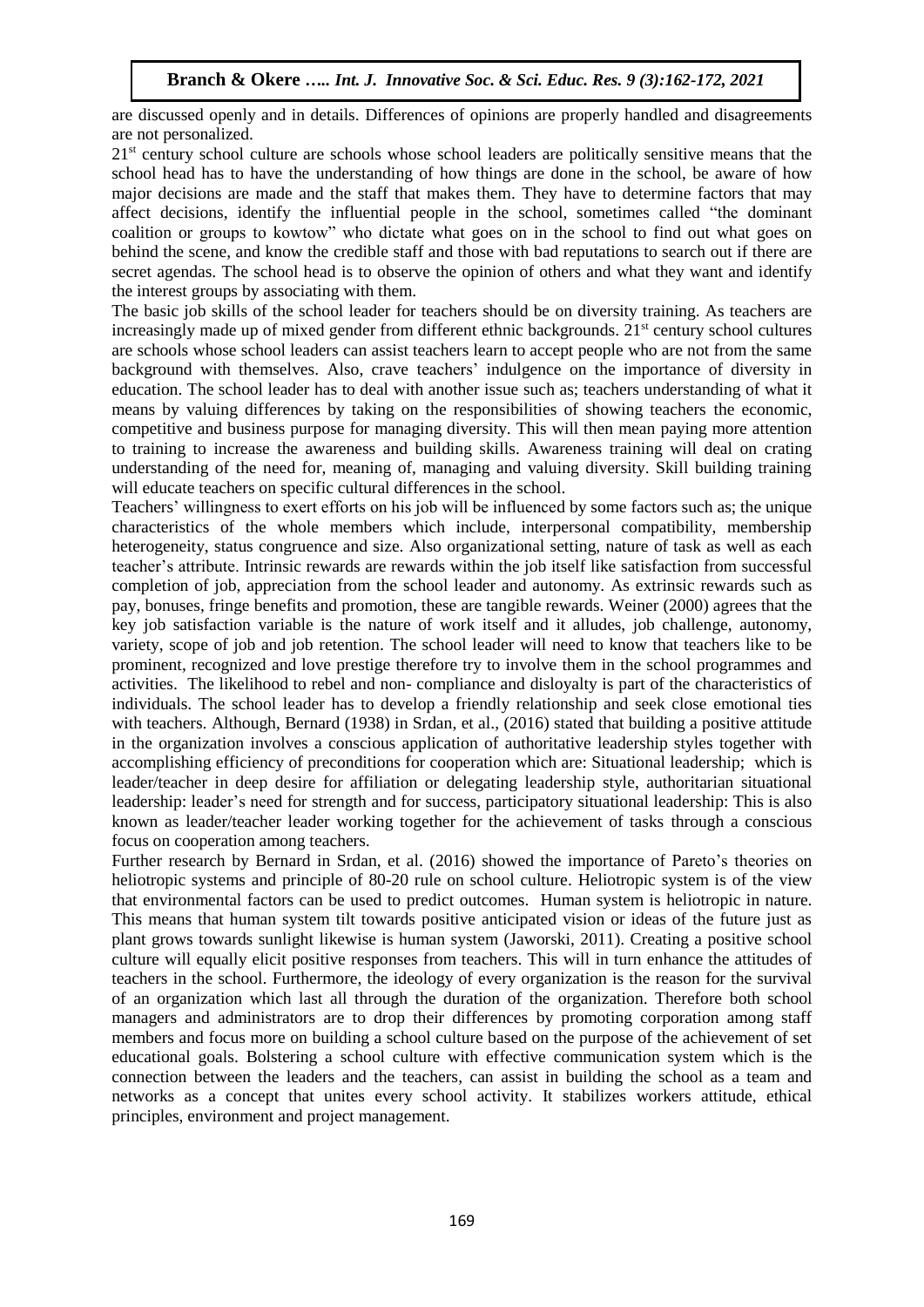#### **Ways of Enhancing Teachers' Work Attitude**

Teachers' attitudes can be enhanced by school leaders' interaction style: To facilitate group cohesion, school leaders have to be diplomatic and emphatic in his interactions with teachers as he supervises teachers. This builds positive school culture.

Professional development: Training and development of teachers is very important in bringing improvement and practice teachers' academic requirement of their course specification as well as providing a holistic human development for them. Development benefits both employees and organizations in acquiring new skills and taking the advantage of different methods of learning. As employees experience satisfaction in their ability to achieve result on their job and become more responsible for their career. While the organization boast of having skillful and productive employees. Teachers that are not adequately prepared with educational and psychological training cannot be productive. Different studies have proven that training activities are correlated with productivity and retention.

Leadership style: School leaders are the ambassadors of school culture, integrative norms and values that facilitates the school culture can be learnt by teachers through the school leader's proper guidance and style of leadership. Participative leadership style can be adopted by the school leader to encourage easy flow of communication and teachers' contributions in decision-making in the school (Ogbu, 2018).

Motivation: Every teacher is motivated variedly in pursuance of goals they set out to achieve. This means that there are varied motivational attitudes of teachers towards the commitment of tasks. Some teachers operate within the traditional roles of the teacher. Their contributions are limited to teaching, writing lesson notes, class records and school tasks that earns them their salaries (Okorie, 2000). While, some teachers break boundaries, they operate beyond their roles to make great contributions in the teaching career. These groups of teachers are high performers. Kysbun (2002) listed extra efforts made by such teachers as; establishing interactions with students and helping with issues on guidance and counselling. Exposing students to various opportunities outside of the school. They do extra classes with students without extra cost. They work extra time to complete school work. They assist schools to achieve difficult issues in the community. They do tasks that are outside their job specifications. They maintain teachers' professional ethical conducts. A teacher who is a high achiever will completely embrace positive school culture to enhance his work attitude. A progressive reward system in the form of monetary compensation, teachers' benefits, and special recognition of teachers by the school managers can reinforce teachers' values and the teachers will in turn support the values or school culture. Positive school culture has various means of rewarding teachers for the values that are seen as necessary to the school success. It is very essential for management efforts to initiate a working environment where every staff is highly motivated and feel valued (Branch, 2019).

## **Importance of School Culture on Teachers' Attitudes**

Some importance of school culture on teachers' work attitude include: It inspires teachers to accept and avoid resistance to change implementation when it is linked to the school`s culture. It motivates teachers for innovation, quality students and increases teachers' creative thinking. Teachers will focus more in catering for students learning needs and special commitment to improving teaching. Teachers will be eager to embrace global competition, changing patterns of technology and environment. It fosters the right types of behavior on teachers by creating the awareness on how teachers are to interact with school leaders, students and parents (Kumar 2016). It promotes self-management by clearly stating rules and expectations to the teachers who know what to do without being closely supervised. It facilitates stability by providing a sense of continuity in case of rapid change. It fosters socialization by educating teachers on the values of the school, and what is unique about it. It builds mutual trust and respect in the school community as a whole.

## **CONCLUSION**

Schools as an organizations have structure of shared symbols and meaning. School culture plays a role in shaping the attitudes of the teachers in them. A positive school culture promises to realize the dream of educational managers and school leaders to be able to control staff without their knowing or resisting control. To get teachers to accept goals set by educational managers. The managerial authority, decisions and culture plays a major role. It allows teachers see the school and their work as the managers see it. Schools are to build a positive culture that will enable them capture the affective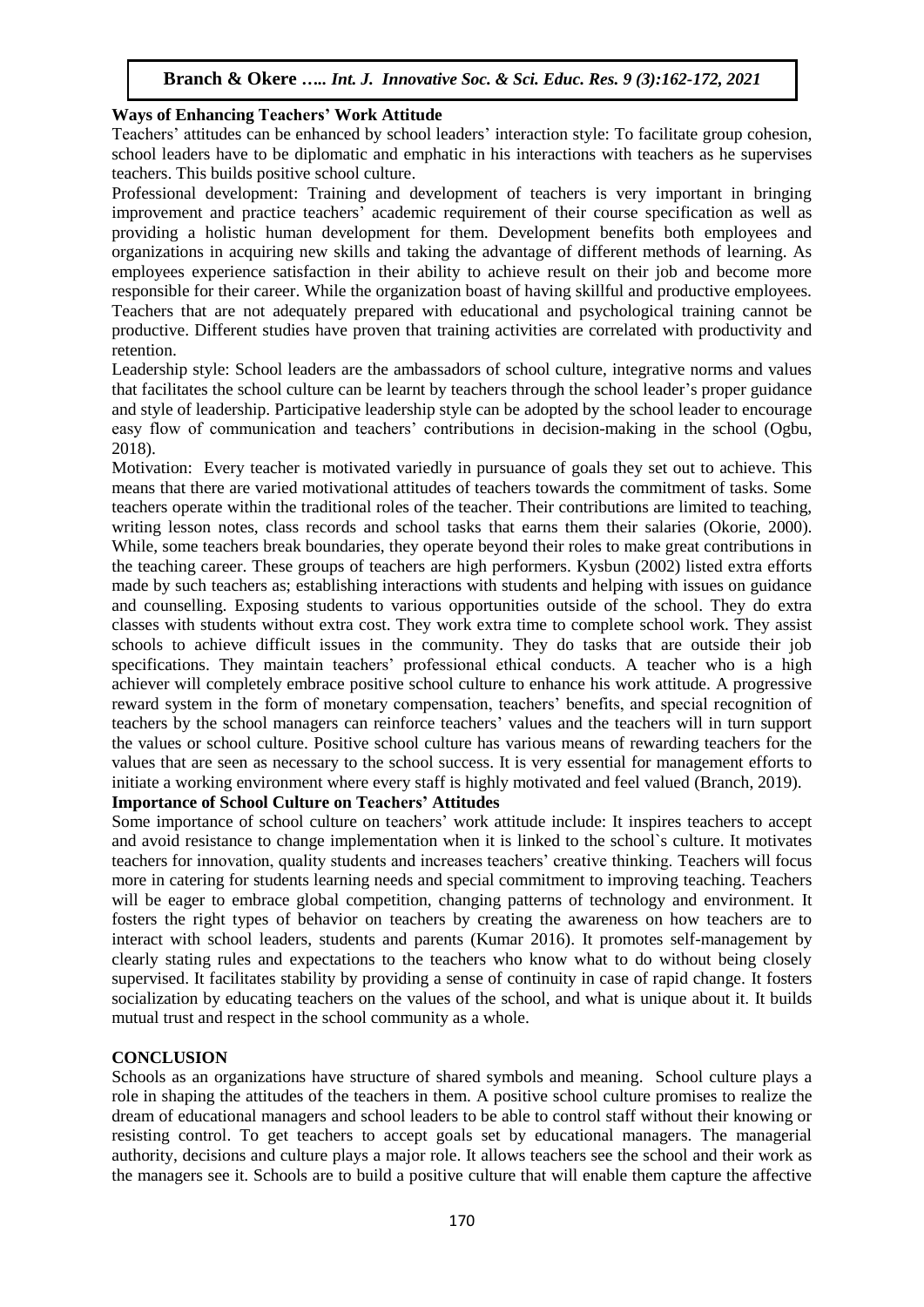domain by encouraging teachers` commitment to a huge structure of feeling and thought. To create a situation where teachers want willingly what the school management want them to do. The essence of school existence is for the purpose of actualizing predetermined set goals. It then becomes necessary for schools to develop appropriate ways to mobilize lasting group effort. This boils down to effective leadership. School leaders are to be able to motivate their staff members into actualizing school goals. Schools are to be well planned with coordination of different strategies, processes, and procedures which would promote its culture. Both Parents and every member of the school community are to work together in seeing that school culture occupy more place in education to enable not only improving teachers' work attitudes but in actualizing both educational objectives and a better society in general.

## **SUGGESTIONS**

The paper suggested the following:

- **1.** Institutional leaders' should be flexible in their leadership roles. Their symbolic actions should be such that will promote unity in the school that is not just bound together by school rules, regulations and standard procedures but by the strength of staff and school goals, systems and psychological realities of everyone in the school.
- **2.** School leaders should see teachers as fellow professionals as such, should be treated with respect and dignity as well as enable teachers receive support and encouragement for their duties.
- **3.** Education managers should pay teachers good salaries and on time too. Their safety and psychological needs are to be considered. Promotions should be made at suitable intervals, fringe benefits such as, loan scheme, medical facilities and recreational facilities should be made available for them. Also, high performing teachers should be recognized and rewarded to facilitate teachers' positive work attitude.

#### **REFERENCES**

- Ababio, N. H., Ngou, S. N. & Adjeso, C. (2000). School administration. *Pan African Teachers' Journal*. Pan African Teachers Centre.
- Ajila, C., & Abiola, A. (2004). Influence of re-aids on workers performance in an organization. *Journal of Social Sciences, 8*(1), 7-12.
- Andrew, D. (2004). The impact of perceived leadership on satisfaction. Commitment and motivation. An expansion of the multidimensional model of leadership. *International Journal of Coaching Science, 1*(1), 35-56.
- Armstrong, M. (2012). *Armstrong's handbook of human resource management practice*. (12<sup>th</sup> Ed.). Ashford Colour Press.
- Branch, N. K. (2019). Leadership and motivation in higher education. In N. P. Ololube., & G. U. Nwiyi (Eds.), *Encyclopedia of Institutional leadership and Management volum 11*: *A handbook of research in honour of professor Ozo-Mekuri Ndimele* (pp. 770-787). Pearl Publishers.
- Brewster, C., Croucher, R., Wood, G. & Brooks, M. (2007). Collective and individual voice. Convergence in Europe? *International Journal of Human Resources Management*, *18*(7), 124-62.
- Bush, T., & Bell, L. (2005). *The principles and practices of educational managemen*t.Paul Chapman Publishing**.**
- Cohen, L. (2006). Social, emotional, ethical and academic education. Creating a climate for learning. Participation in democracy and wellbeing. *Harvard educational review, 76*(2), 201-237.
- Collins, J. & Porras, I. (2002). *Built to last: Successful habits of visionary companies*. Herper Business.
- Deal, T., & Kennedy, A. (2000*). Corporate cultures*. Pearson Books.
- Denga, D. (2015). *Managerial psychology in business and educational administration*. Arizona Publishers.
- Gabor, A., & Mahoney, J. (2010). Chester Benard and the system approach to nurturing organizations. Working papers. *University Press, 70 – 77*.